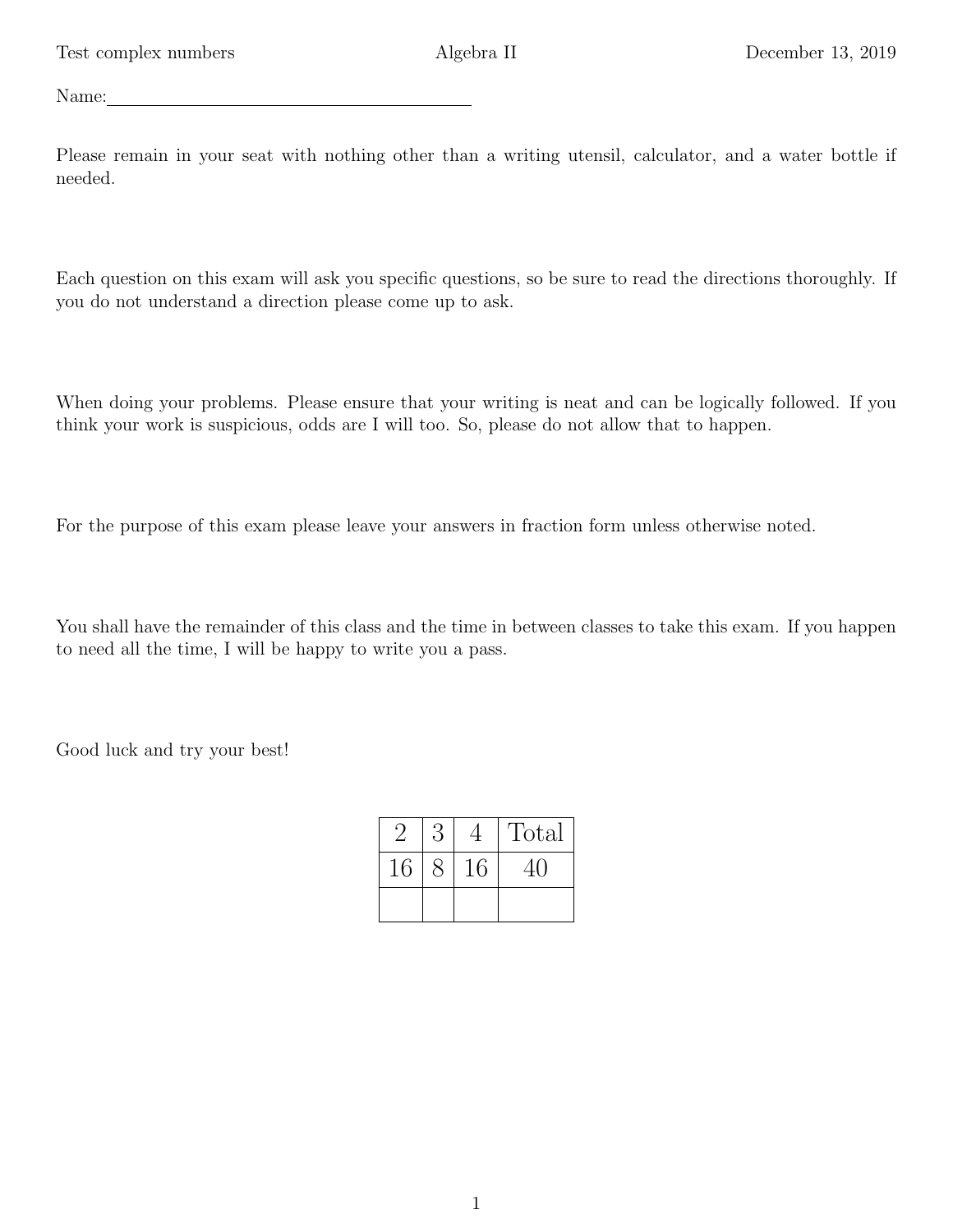Test complex numbers Algebra II December 13, 2019

1. (12pts) Find  $(z + w)$ ,  $(z \times w)$  and  $(\frac{w}{z})$  when  $z = 6 - 3i$  and  $w = 4 + 4i$ 

2. (4pts) Find the moduli of  $(z \times w)$  when z and w are as above.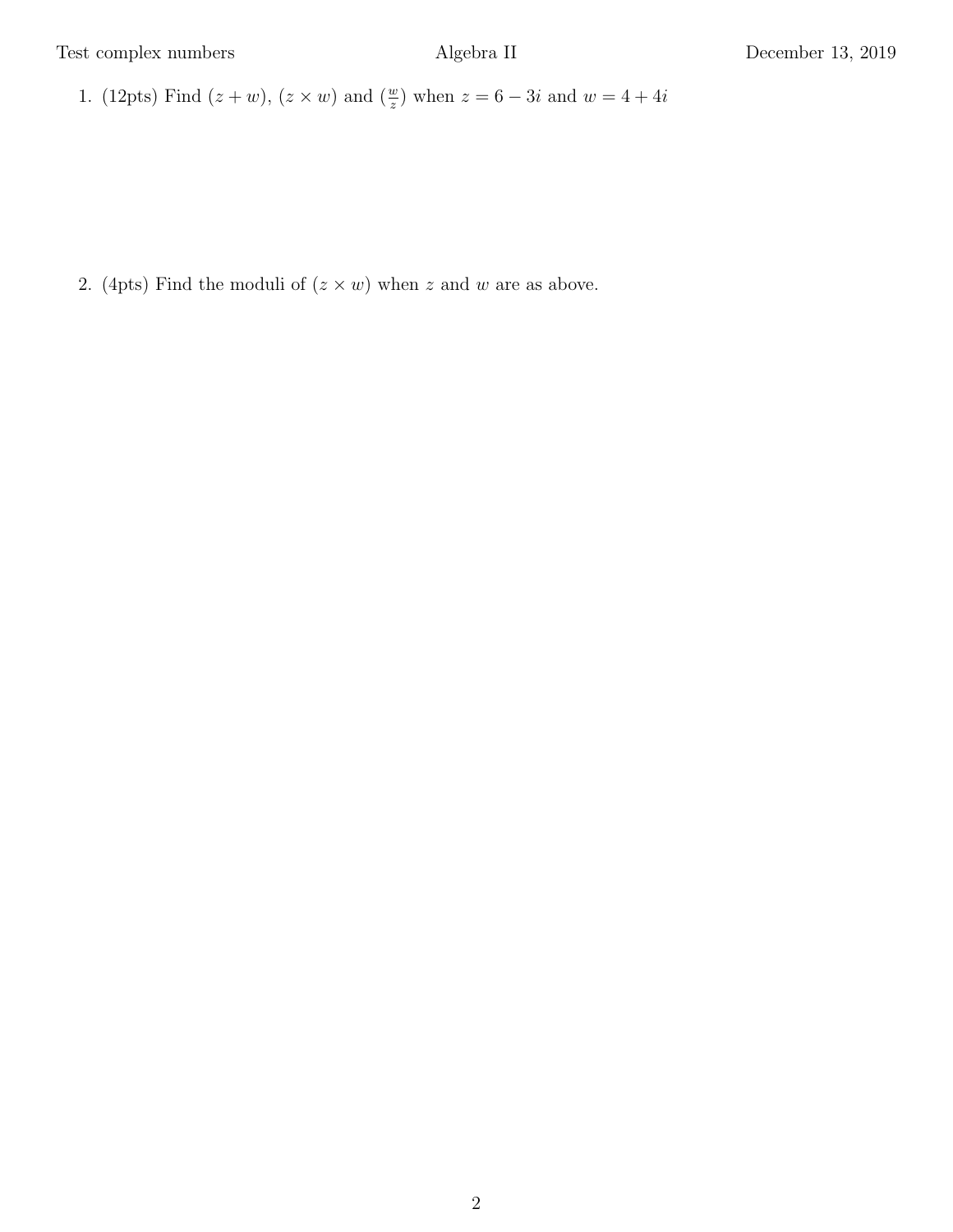3. (4pts) Find the moduli of  $z = 3 + 4i$ 

4. (4pts) FInd the moduli of  $w = 3 - 2i$